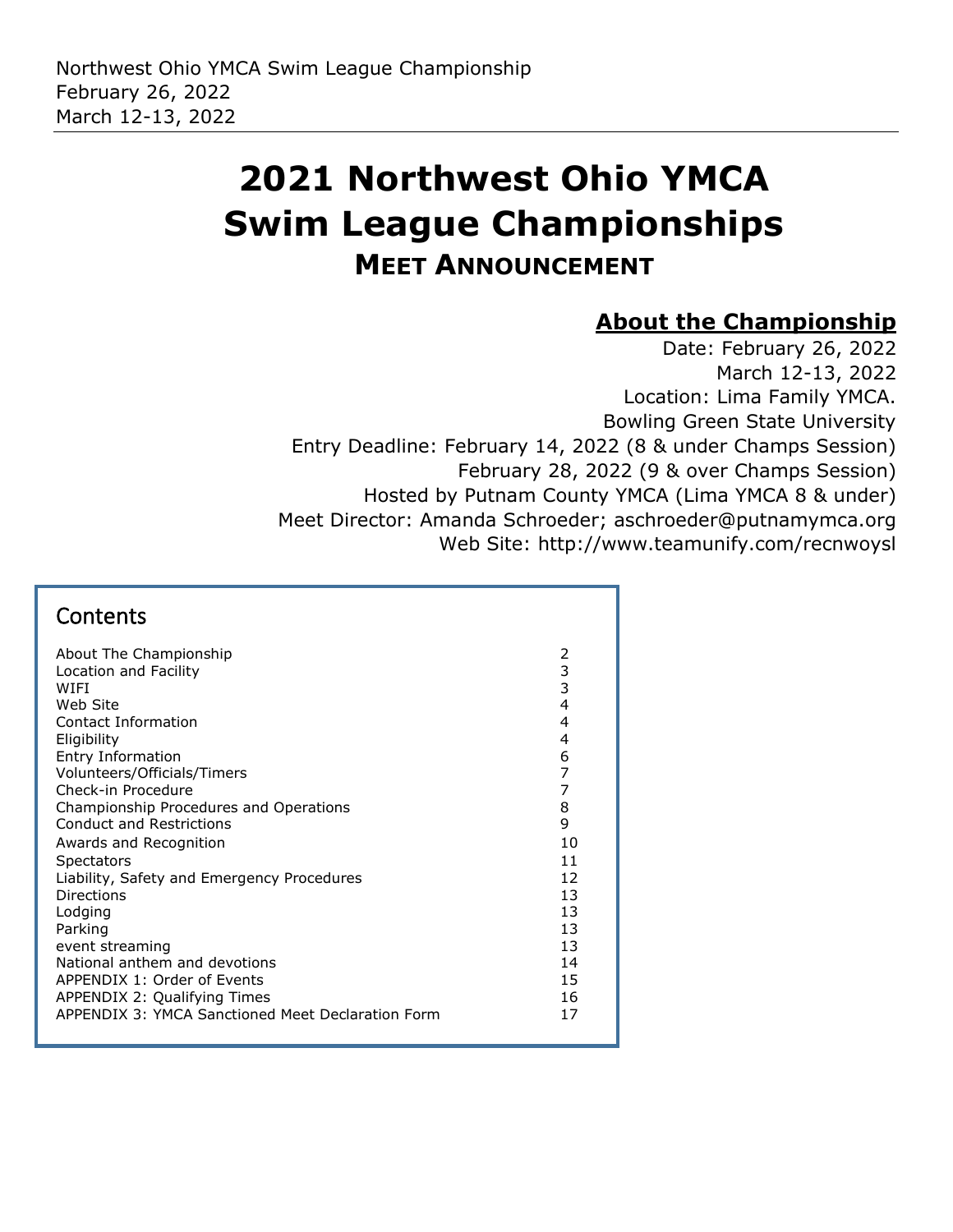

### <span id="page-1-0"></span>**ABOUT THE CHAMPIONSHIP**

This meet is a sanctioned, closed, inter-association championship YMCA meet. This meet and all participants will adhere to the Rules that Govern YMCA Competitive Sports and the Swimming Addendum to the Rules that Govern YMCA Competitive Sports. USA Swimming technical rules will be followed. During the even USA Swimming MAAPP policies will be followed.

The meet is YMCA sanctioned and approved by the OH LSC of USA Swimming. YMCA Sanction number: xxxxxxxx.

USA-S/ [OH LSC] Approval number xxxxxx.

**ADJUSTMENTS TO THE MEET ANNOUCEMENTS:** The Championship Meet Committee reserves the right to make any adjustments to the provisions of the meet announcement deemed necessary to ensure the fair and efficient running of the meet or due to unforeseen issues of weather or facility problems. Changes will be communicated as far in advance as possible. None of the required elements for a YMCA Sanctioned Championship and USA-S Approved meet can be changed.

**MEET TIMELINE:** Warm-up and start times for all sessions are subject to change depending on the size of the meet

#### **Saturday, February 26, 2022**

#### **8 & Under**

- 8:00AM Building Opens
- 8:20AM Warm-up
- 9:55AM Devotion/National Anthem
- 10:00AM Competition Begins
- 2:30PM Approximate Finish

#### **March 12-13, 2021 (The timeline will be the same for both days) 13 & Over 12 & Under**

- 
- 7:30AM Pool Deck Opens 12:30 PM Pool Deck Open
- 7:45AM Warm-Up 12:45 PM Warm-Up
- 8:55AM Devotion/National Anthem 1:55 PM Devotion/National Anthem
- 9:00AM Competition Begins 2:00 PM Competition Begins
- 12:00PM Approximate Finish 5:00 PM Approximate Finish
- 7:30AM Building Opens 12:15 PM Check-In for Afternoon
	-
	-
	-
	-
	-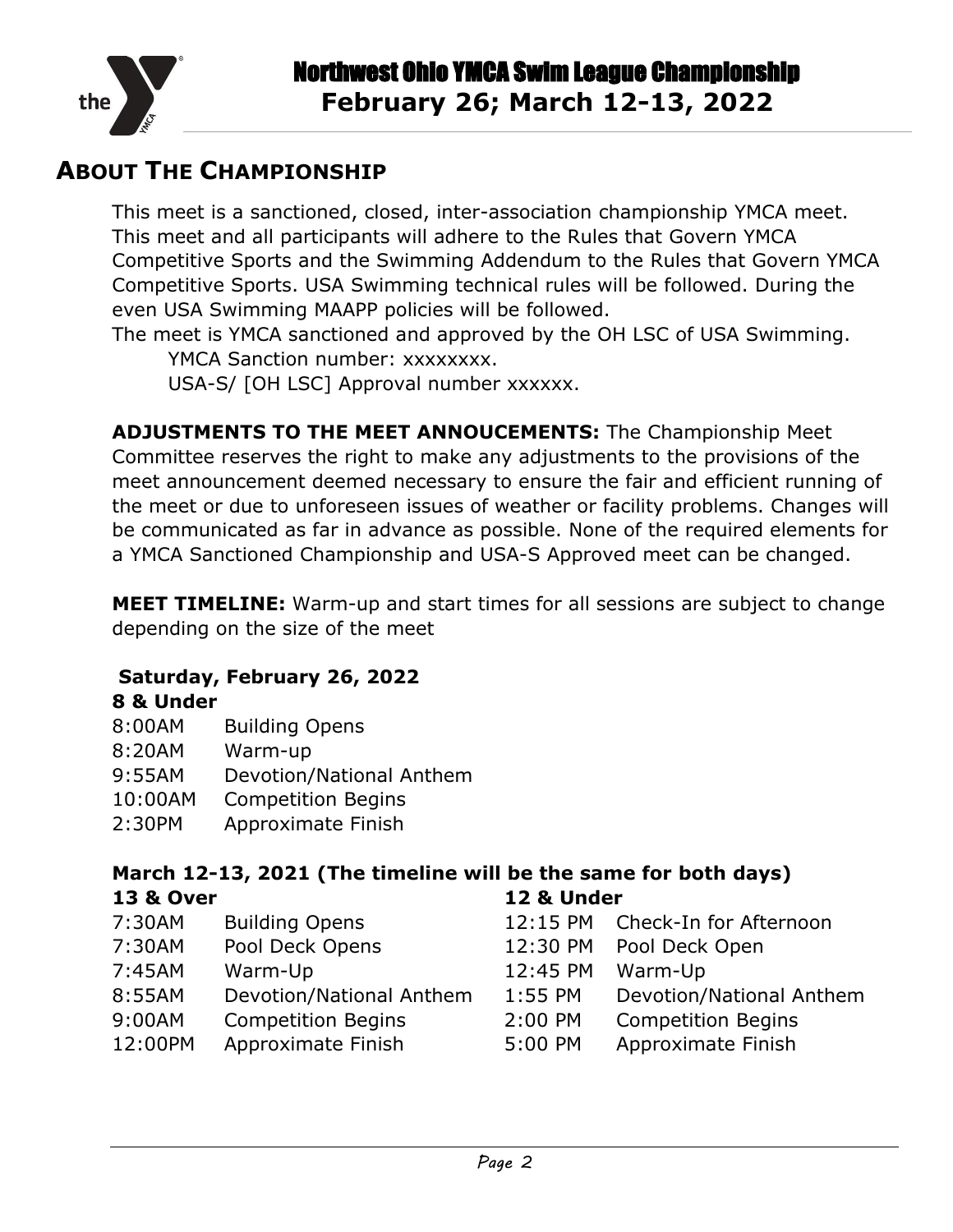

Warm-Up and Start Times are approximate. A revised schedule of events will be posted on the website no later than 8:00pm on Monday, February 24, 2022, for the 8 & Under meet. Monday, March 7, 2022, for the meet at Bowling Green.

**INCLEMENT WEATHER/CANCELATION:** The National Lightning Safety Institute, National Athletic Trainers Association, American College of Emergency Physicians, USA Swimming and YMCA of the USA all recommend or require closing an indoor pool during an electrical storm. This policy will be followed at the meet. If there would be a Winter Weather Advisory issued the plan will be as follows. For a Level 1 the meet will proceed as scheduled. A Level 2 will delay the Meet/Session and a Level 3 will cancel the Meet/Session. Updates will be posted onto the Championship page of the League website if a delay is needed.

### <span id="page-2-0"></span>**LOCATION AND FACILITY**

### **8 & Under Championship Session**

Location: Lima Family YMCA – [www.limaymca.net](http://www.limaymca.net/)

Emergency Phone Number: 419-233-6045

Address: 345 S Elizabeth Street, Lima, OH 45801

The Lima YMCA Pool is configured as an 8 lane, 25-yard course. Water depth at start is 13 feet (minimum 5 feet required) and at turn is 4 feet. Superior Timing System will be used with Colorado Dolphin Timers. The competition course has been certified in accordance with 104.2.2C(4).

#### **9 & Over Championship Session**

Location: Bowling Green State University – www.bgsu.edu Emergency Phone Number: 419-372-2000

(Emergency only please. Do not all with questions about meet.)

Address: 1411 Ridge Road, Bowling Green, OH 43403

The BGSU Cooper Pool is configured as a 10 lane, 25-yard course. Water depth at start is 12 feet (minimum 5 feet required) and at turn end is 12 feet. Colorado electronic timing system will be used. The competition course has been certified in accordance with 104.2.2C (4).

Warm-Up pool will be on the other side of the competition pool. There are six lanes available to swimmers. All athletes must enter the warm-up pool feet first. Swimmer seating will be assigned in camp sites.

### <span id="page-2-1"></span>**WIFI**

There will be guest WIFI available at the Lima YMCA and the BGSU Recreation Center.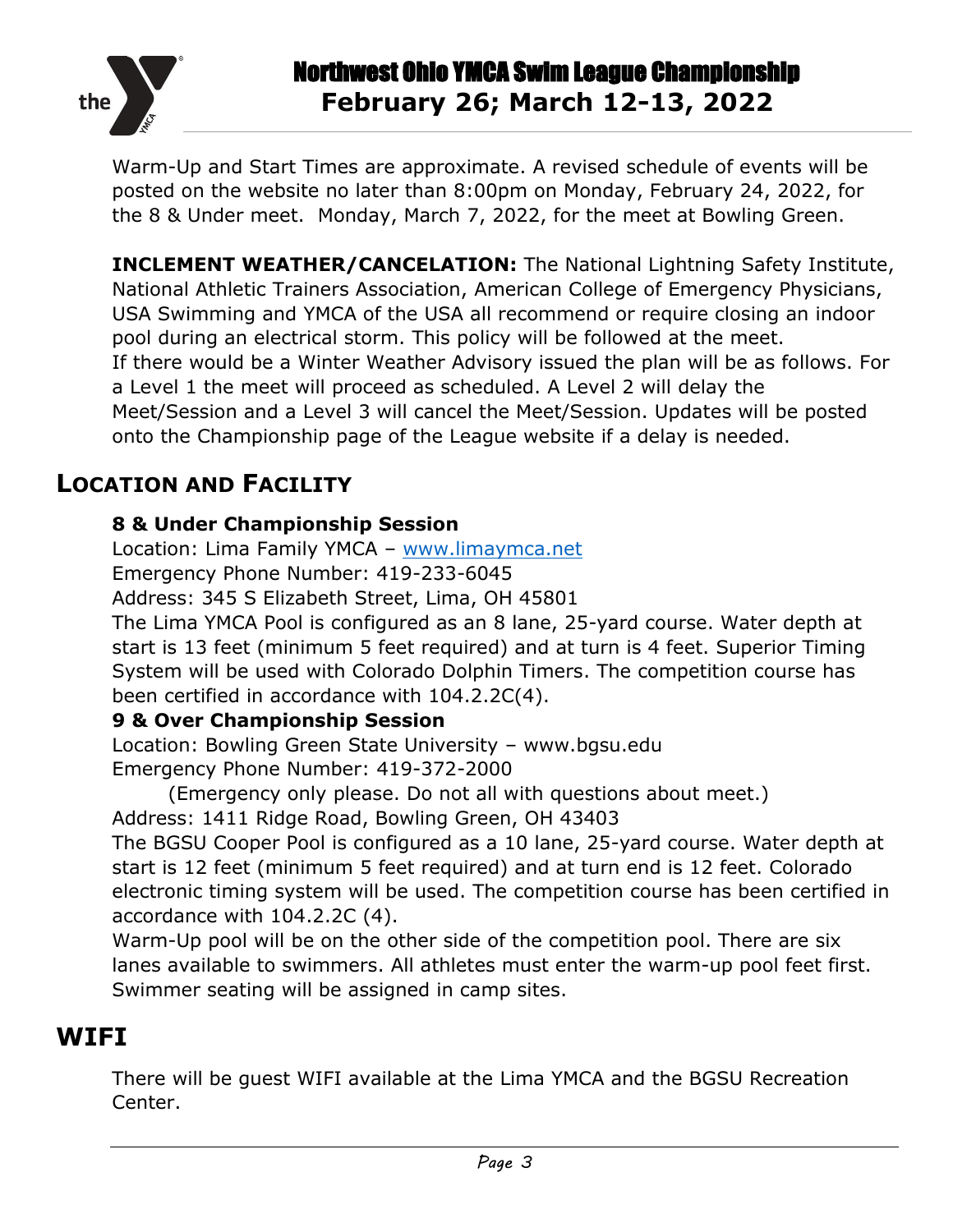

### <span id="page-3-0"></span>**WEB SITE**

Meet Information can be found at: www.teamunify.com/recnwoysl Online Meet Results: Meet Mobile and Team Unify Championships Site. Official results will be posted on the website at the end of each session.

### <span id="page-3-1"></span>**CONTACT INFORMATION**

Meet Director: Amanda Schroeder, [aschroeder@putnamymca.org,](mailto:aschroeder@putnamymca.org) 419-615-7101 Entry Chairperson

8 & Under Session: Breanne Schroeder, [breanneschroeder1@gmail.com](mailto:breanneschroeder1@gmail.com) 419-615-3697 9 & Over Session: Breanne Schroeder, [breanneschroeder1@gmail.com](mailto:breanneschroeder1@gmail.com) 419-615-3697 Meet Referee: Megan Hohman, hohman55@gmail.com Administrative Official: Amy Youngpeter, amyyoungpeter@gmail.com Officials Coordinator: Megan Hohman

### <span id="page-3-2"></span>**ELIGIBILITY**

#### **ATHLETE**

**YMCA Membership**: An athlete must be a YMCA member in good standing who holds an annual, full privilege membership at the YMCA he/she represents for a period of at least 90 days prior to the first day of the meet. An athlete may have only represented that YMCA team in competition for a period of 90 days prior to the first day of the meet, excluding scholastic competition.

**Amateur Status**: An athlete may not have represented a college, university or other post-high school institution in any competition and may not have accepted pay or compensation for competing as a swimmer.

**Unattached Athletes**: There is no unattached status in YMCA Swimming. **Age**: An athlete's age will be decided by the date of December 1, 2021.

**YMCA Meet Participation**: To be eligible to compete, each athlete must have competed in a minimum of 3 closed YMCA inter-association meets since September 1 of the current season through the first day of the Championship Meet.

**Athletes with a Disability**: Swimmers with a disability are welcome to enter this meet. The coach or team entry person must alert the meet director and the meet referee as to the need for any special accommodations or seeding arrangements at the time the entry is submitted. If modifications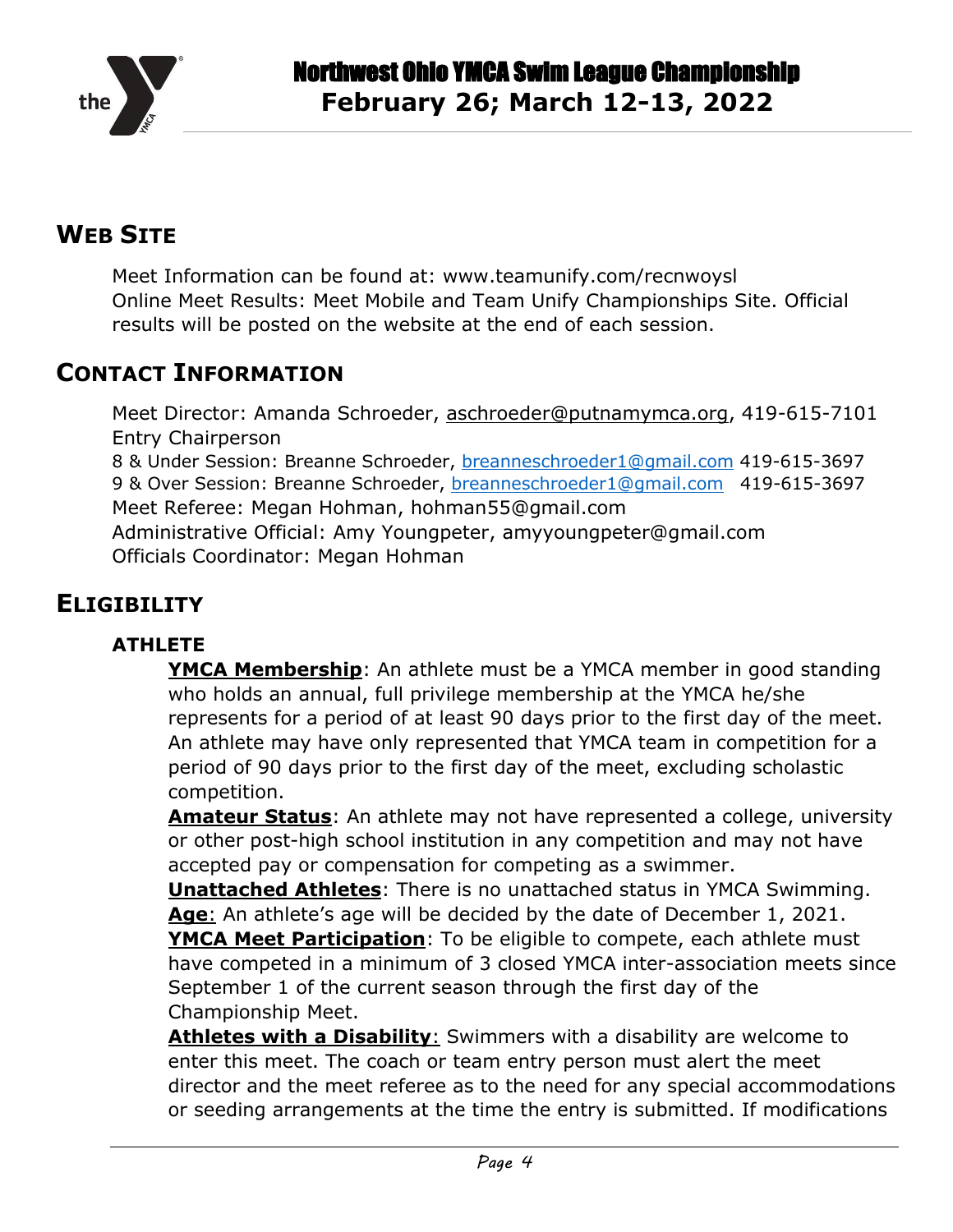

to USA Swimming rules are necessary, then the coach or athlete must notify the meet referee of any disability prior to competition.

#### **COACH**

**Required Certifications:** Coaches must hold current certifications in the following courses to receive a deck credential:

- Safety Training for Swim Coaches
- Basic Life Support (Professional Rescuer CPR)
- First Aid
- Principles of YMCA Competitive Swimming and Diving
- Approved Child/Athlete Protection Training
- Concussion in Sport Training (Required by State of Ohio)
- Sudden Cardiac Arrest Training (Required by State of Ohio)
	- o *The sudden cardiac arrest and concussion trainings must be turned in at this link: [Click Here](https://forms.gle/quFA85NXT6FvWRwX7)*

A list of the acceptable certifications can be found in the CERTIFICATION REQUIREMENTS FOR SWIM COACHES or SWIMMING ADDENDUM TO THE RULES THAT GOVERN YMCA COMPETITIVE SPORTS

**Coach Registration**: Each coach must have completed the annual YMCA on-line coach registration process. Coaches who are not registered and approved will not be permitted on deck. Due to COVID-19 Guidelines there will be a limit of 2 coaches per team.

**Teams without A Coach at the Meet:** All athletes and teams must have at least one certified and credentialed YMCA coach designated as being responsible for their supervision during competition. When a YMCA team will not have a coach present, that YMCA may authorize an eligible coach from another YMCA attending the meet to be responsible for their athletes at the meet. The Meet Director and Meet Referee must be notified of this situation. **Non-Approved Coach**: Any coach who is not on the coaches approved list set out by the Zone Committee by Monday, February 21, 2022/March 7, 2022, **will NOT BE PERMITTED TO BE ON DECK AND WILL NOT RECEIVE A PASS AT THE MEET.**

#### **TEAM**

**Team Registration:** Each team must have completed the annual YMCA online team registration and paid the annual registration fee.

**Insurance:** Each team that participates in the meet must have a current and correct Certificate of Liability Insurance, in effect through the last day of the meet.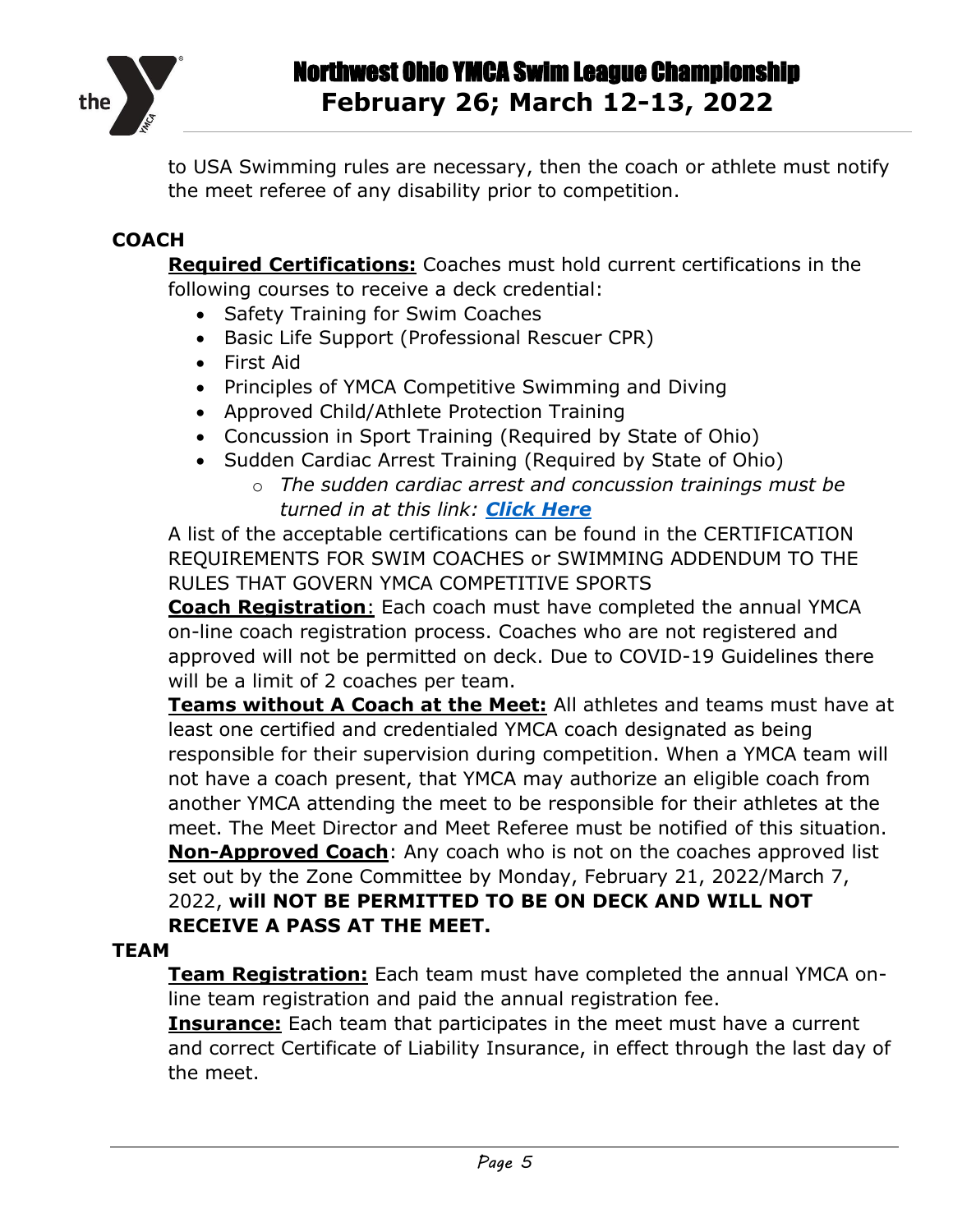

#### **ATHLETE REQUIREMENTS**

**Athlete Protection Training:** Each athlete who turned 18 within the past 12 months must complete the Approved Child/Athlete Protection Training before they can compete at the meet. Athletes will turn this in at the following link. **[Click Here](https://forms.gle/aScmM5C5giHLYeoDA)**

**Technical Suits:** Athletes aged 12 and under may not wear a "technical" suit as defined in the USA Swimming rulebook.

### <span id="page-5-0"></span>**ENTRY INFORMATION**

than 1 relay event per day.

*\*Open relays offered will not count as an event in the total events the swimmers are allowed. These events will only be offered to the 9 & over swimmers.*

**QUALIFICATION PERIOD:** The qualification period is September 1, 2021,

through the entry deadline.

**USA-S IDs:** Only USA-S registered athletes should have an ID number in the Meet Entry File.

**QUALIFYING TIMES**: There will be qualifying times for the Open 200 Backstroke, 200 Breaststroke, 200 Butterfly, 400 Individual Medley and 11-12 100 Backstroke, 100 Breaststroke, 100 Butterfly. All swimmers wishing to participate in these events must be 10% over the zone time to be entered. The qualifying times are listed in Appendix 2.

**TIMES: No Times (NT) are not allowed**. Submit entry times in Actual time (no conversion), SCY. Entered times must be the swimmer's BEST time achieved during the qualifying period.

**ENTRY FEES**: \$17.00 Per Swimmer Entered in the Meet

**All entry fees payable to** Putnam County YMCA

All fees should be mailed to:

**Putnam County YMCA –** Attn: Amanda Schroeder

#### **101 Putnam Parkway, Ottawa OH 45875**

#### **ENTRY DEADLINE**:

8 **& Under Session:** Monday, February 14, 2022, by 6:00PM

9 **& Over Session:** Monday, February 14, 2022, by 6:00PM

**ENTRY PROCEDURE:** All entries must be submitted by email on an electronic file to the correct entry chair by the deadline. An event file is posted on the meet

**ENTRY LIMITS:** Maximum of 4 events per day / 6 events total for the meet Events can be any combination of individuals and relays, with no more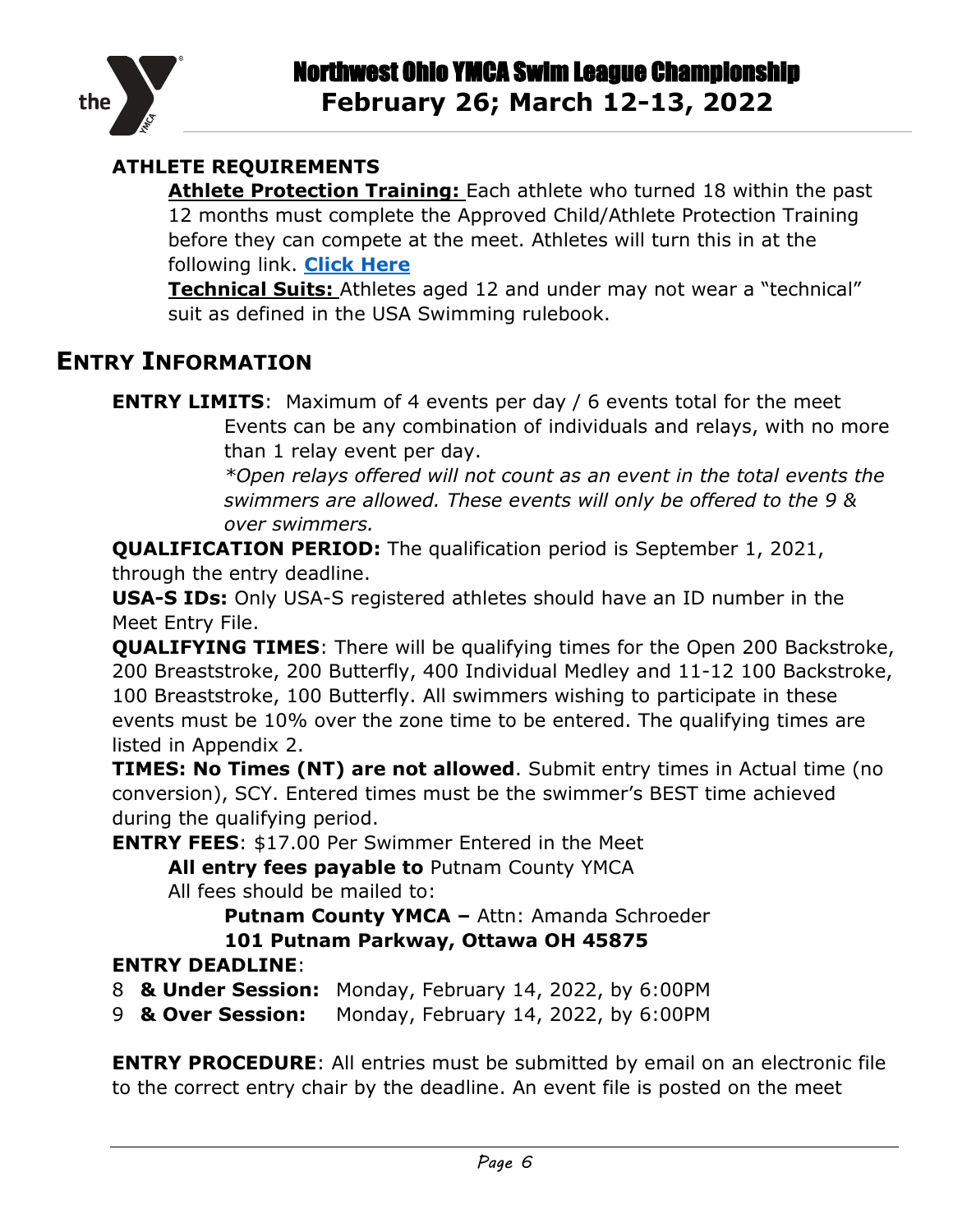

webpage at [www.teamunify.com/recnwoysl.](http://www.teamunify.com/recnwoysl) Only one file should be submitted per team for each session.

*A psych sheet will be available on Wednesday, February 16, 2022, for the 8 & under session.*

*Times may be changed until Sunday, February 20, 2022, for 8 & under session. Times must be submitted by 6pm.*

#### *There will NOT be any changes after this time.*

*A psych sheet will be available on Wednesday, February 23, 2022, for the 9 & over session.* 

*Time may be changed until Monday, February 28, 2022, for the 9 & over session. Times must be submitted by 6pm*

*There will NOT be any changes after this time.*

**PAYMENT:** Make all checks payable to Putnam County YMCA **All fees should be mailed to:**

Putnam County YMCA – Attn: Amanda Schroeder

101 Putnam Parkway, Ottawa, OH 45875

**OVER-SUBSCRIPTION**: Teams who submit entries that violate the above entry limits will have the swimmers automatically disqualified from the extra events. Coaches do not get to enter extra events and scratch swimmer from their least desirable events. Teams who submit entries that violate the above entry limits will be notified that they must make changes. The team has until 6pm on Sunday, February 20, 2022/Sunday, March 6, 2022, to make changes if the matter is not addressed, then the swimmer is automatically dropped from the offending event.

## <span id="page-6-0"></span>**VOLUNTEERS/OFFICIALS/TIMERS**

**OFFICIALS AND TIMERS**: Each team is required to supply timers for the meet. Timing assignments for each team will be posted after the entries are received. **SIGN-UP PROCEDURE**:

**Officials are asked to use the link provided on the championship page.**

### <span id="page-6-1"></span>**CHECK-IN PROCEDURE**

#### **MEET CHECK-IN PROCEDURE**: **February 26:**

#### Everyone will enter from the main door at the Lima Family YMCA. Coaches will receive their deck passes when they check-in. Volunteer information must be provided before the meet to gain access to a volunteer pass. Currently, the Lima Family YMCA does not require spectators, coaches and swimmers to wear a mask. This could be subject to change. Will announce if any changes to this policy.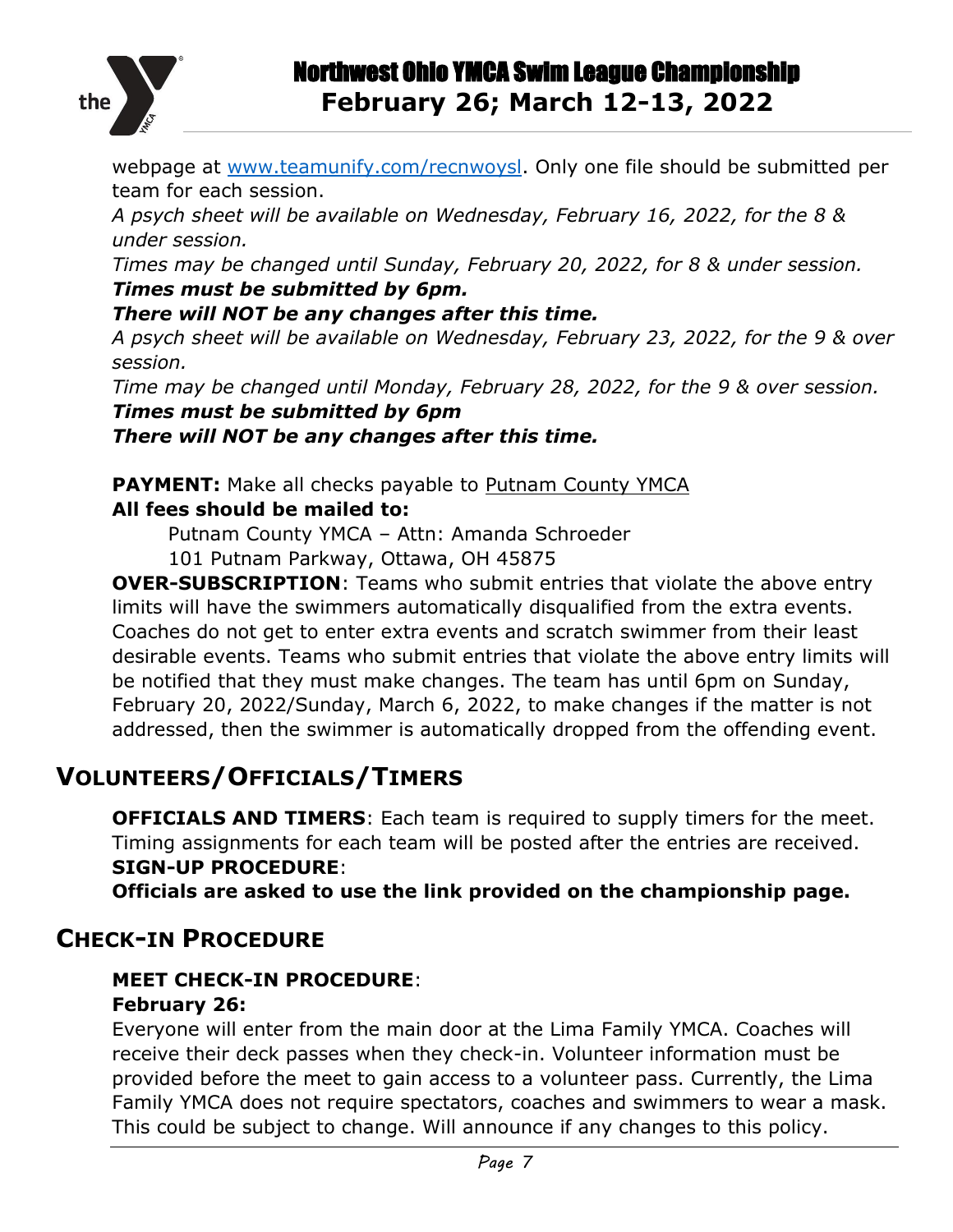

#### **March 6-7**

Everyone will enter from the main door at Bowling Green State University. Coaches will receive their deck passes and passes of athletes when they check-in. Volunteer information must be provided before the meet to gain access to a volunteer pass.

**FOR ENTRANCE INTO THE FACILITY ALL ATHLETES, COACHES AND VOLUNTEERS WILL WEAR A MASK UNLESS IN THE WATER WHILE INSIDE THE FACILITY. (IF ANYONE DOES NOT WEAR THEIR MASKED AS REQUIRED FOR US TO BRING BACK SPECTATORS THEY WILL BE IMMEDIATELY REMOVED FROM THE FACILITY.)**

**EVENT CHECK-IN:** All events will be pre-seeded. If you have scratches, please notify the meet referee

**COACHES MEETING/SCRATCH MEETING**: There will be a coach meeting on Saturday Morning. Please read the pre-meet information before arriving at the meet for specific details.

**OFFICIALS AND TIMERS MEETING**: Officials and Timers meetings will be schedule before the start of each session. Details will be announced before the meet on the website www.teamunify.com/recnwoysl

### <span id="page-7-0"></span>**CHAMPIONSHIP PROCEDURES AND OPERATIONS**

**CHAMPIONSHIP COMMITTEE:** The Committee will consist of the Meet Director, Meet Referee, and YMCA Directors who are at the meet.

**RULES**: The meet will run under Rules That Govern YMCA Competitive Sports, Swimming Addendum to the Rules That Govern YMCA Competitive Sports, USA-S Technical Rules.

**MEET FORMAT**: The meet will be swum using a Timed finals format. Swimmer's age will be determined as of December 1, 2021.

**EVENT SEEDING:** Events will be seeded in advance of the meet, slowest to fastest, except for the following events: The Meet Referee/Administrative Official reserve the right to combine heats. Should a swimmer need special consideration in seeding, please send a note to the meet host separate from your entry file.

**SCRATCH PROCEDURES**: An athlete is considered entered an event unless he/she scratches from that event. If an athlete does not scratch from an event and does not swim the event, that event still counts toward the athlete's total number of events for the meet.

**DECLARED FALSE START**: An athlete may also withdraw from a heat or swim-off by electing to take a declared false start. Such declaration must be made known to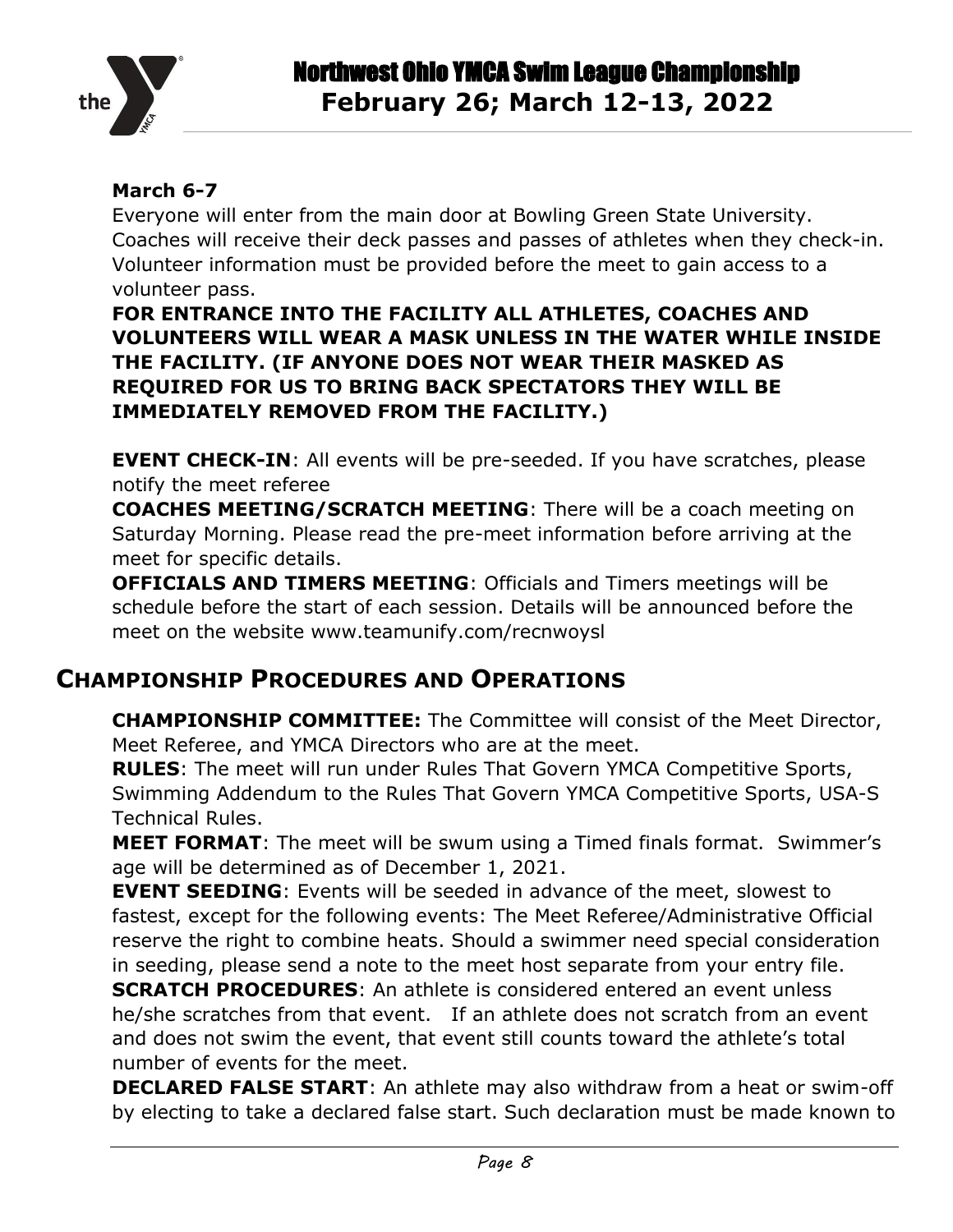

the Deck Referee before the heat or swim off is announced. A declared false start counts as an event swum for the athlete and will be counted in the maximum number of events allowed for each athlete.

**NO SHOW**: There will not be a penalty for an athlete who is seeded in an event and fails to compete (i.e., a "no show"). That events will still count towards the athlete's total number of events for the meet.

**WARM-UP SAFETY PROCEDURES**: Teams will be assigned lanes for warm-ups. No team has exclusive rights to any pool lanes during warm up period, during or before the start of the meet. Teams will need to share lane space and work cooperatively in reflection of the YMCA values and sportsmanship.

During designated warm up sessions, athletes may only enter the competition pools from the starting end. Athletes are expected to use a three-point entry in which they sit on the side of the pool then slide into the pool gently, with one hand on the wall. The exception is during specific warm up periods when sprint lanes are designated for practicing racing starts.

Coaches are responsible for the safety of their athletes and are expected to always monitor them during warm up sessions.

**BEHIND THE BLOCK:** Athletes are asked to not stand behind the blocks unless they are the next heat. There will once again be buckets behind the blocks to put the athletes mask and a cone to designate where to stand behind. Please try to focus on this so there is not a huge number of athletes behind the blocks at one time.

**STARTS**: 'Fly-over' starts will be used at this meet. All swimmers (except for Backstroke starts) should remain in the water at the completion of their race until the next heat has begun.

#### *\*\*Fly-over starts will not be used at the 8 & Under Meet.*

**SWIMS (USA-S):** This meet has been approved by USA Swimming. Therefore, all individual times will be automatically submitted for entry into SWIMS as long as USA-S ID numbers have been included with your entry.

**RESULTS:** Any results displayed on the scoreboard are unofficial until final results are published. Results will be posted on the League Website

[www.teamunify.com/recnwoysl](http://www.teamunify.com/recnwoysl) after the session is complete.

**PROTEST PROCEDURE:** Protests may only be initiated by a person with standing, that is, a coach or YMCA supervisor whose team is competing in the meet. The Championship committee will arbitrate protests, eligibility issues, safety rules and other issues

Protests against the judgment decisions of starters, stroke, turn, place and relay take-off judges can only be considered by the Referee and the Referee's decisions will be final USA-S Rule 102.23).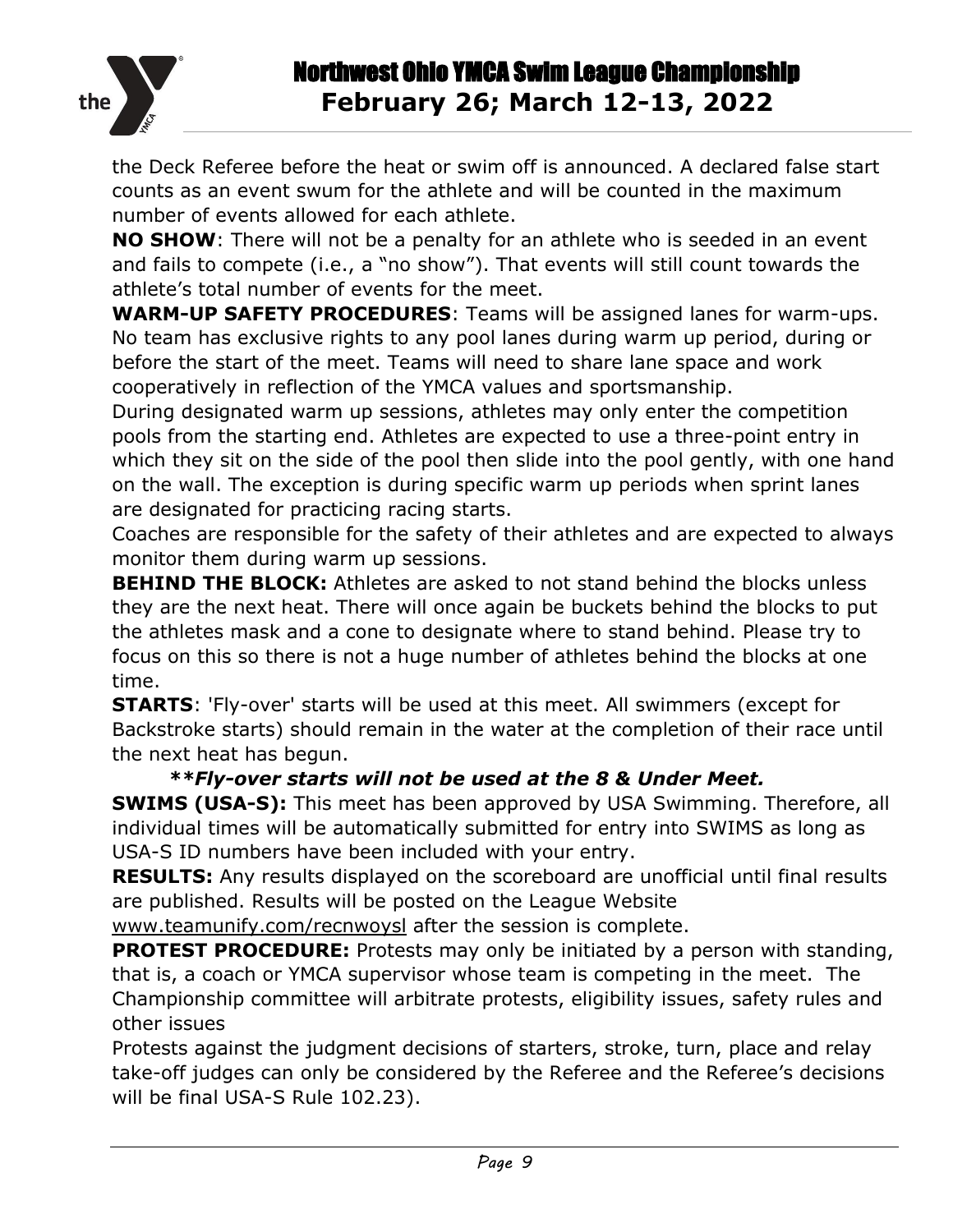

**CONDUCT AND RESTRICTIONS:** The Meet Referee reserves the right to dismiss any swimmer, coach and/or spectator from the competition due to inappropriate conduct

- Deck access is limited to only registered and approved coaches, swimmers, and working officials.
- Except where the venue facilities require otherwise, changing, into or out of swimsuits other than in locker rooms or other designated areas is not appropriate and is prohibited. The USA Swimming Rulebook defines Deck Change as: Changing, in whole or in part, into or out of a swimsuit (excluding a drag suit) in an area other than a permanent or temporary locker room, bathroom, changing room or other space designated for changing purposes while at a practice, competition, or other pool-related activity." This includes slipping off the top of a one-piece performance suit to place on an alternate bikini top immediately following a race.
- The use of audio or visual recording devices, including a cell phone, is not permitted in changing areas, rest rooms or locker rooms.
- Photographs are not allowed to be taken behind the block during competition.
- Massage tables are not permitted.
- Individuals are responsible for the security of their personal belongings and are encouraged not to bring valuables to the meet venue and not to leave items unattended.
- Shaving is not permitted in any areas of the facility.
- Please check Appendix IV for COVID-19 Procedures.

#### **AWARDS AND RECOGNITION**

**SCORING:** Points will be awarded for the first twenty finishers for each individual event and first ten finishers for each relay event according to the following table. Each team will score their top 2 individuals and their top relay.

#### **Individual Events: 21-20-19-18-17-16-15-14-13-11-9-8-7-6-5-4-3-2-1**

#### **Relay Events: 48-42-40-38-36-34-32-30-28-26**

**AWARDS:** Medals will be awarded to the first through fifth places for individual events;  $1^{st}$  through  $3^{rd}$  for relays and ribbons will be awarded to sixth through twentieth places for individual events;  $4<sup>th</sup>$  through tenth for relays. Even though an athlete or relay may not score because of the limit they will still receive their appropriate award.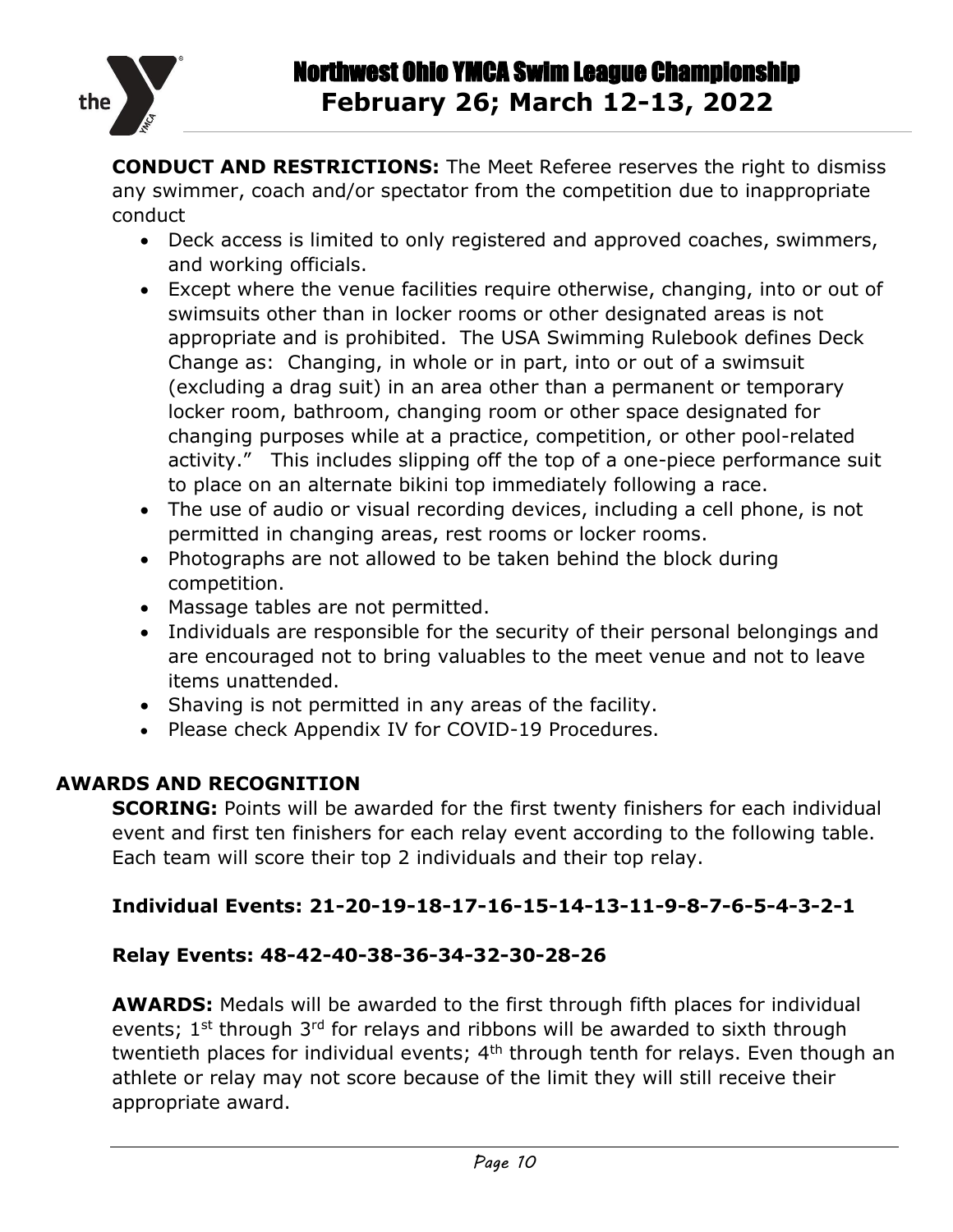

**At 8 & under meet:** First through third places for Individuals and Relays will receive their awards after the conclusion of each event and will be podiumed on pool deck for spectators to view. All other awards will be available for pickup at the end of the meet.

<span id="page-10-0"></span>**RECOGNITIONS:** Seniors will be recognized on Sunday morning.

### **SPECTATORS**

#### **HEAT SHEETS/PROGRAMS**:

Available at the 8 & Under Meet for \$5.00(this will include a raffle ticket for swim bag from Kelly's Poco Loco)

Available at Bowling Green for \$10 per age group session (Saturday and Sunday both included).

#### **CONCESSION STAND**:

Concession at 8 & Under meet will be in rooms 305 & 306 on the Upper level of the Lima YMCA.

There will be a concession stand available. The concession stand at Bowling Green may be selective depending on the regulations of the university.

**ATHLETE APPAREL**: Apparel will be available from Fine Design. Fine Designs will be on site at the Bowling Green meet and at the 8 & Under meet in Lima.

**SEAT SAVING POLICY:** Spectators may not save seats at either facility. All spectators at the 8 & under meet are asked to allow those who have swimming athletes to be able to have a seat to see their child swim.

**HANDICAP SEATING:** Swimmers and Spectators with special needs are encouraged to contact the meet director before the start of the meet if any special needs or accommodations are necessary.

#### **CONDUCT AND RESTRICTIONS**:

- No Flash Photography at the start of competition races.
- No personal chairs are allowed in the spectator area.
- Parents are responsible for the conduct of their children. Children are not allowed to roam the facility unattended.
- The use of audio or visual recording devices, including a cell phone, is not permitted in changing areas, rest rooms or locker rooms.
- Spectators are not permitted on deck.
- No smoking, drugs, or alcohol are permitted in the swimming complex.

## *PLEASE REMEMBER DUE TO COVID SPECTATOR POLICY CAN CHANGE AT ANY POINT IN TIME.*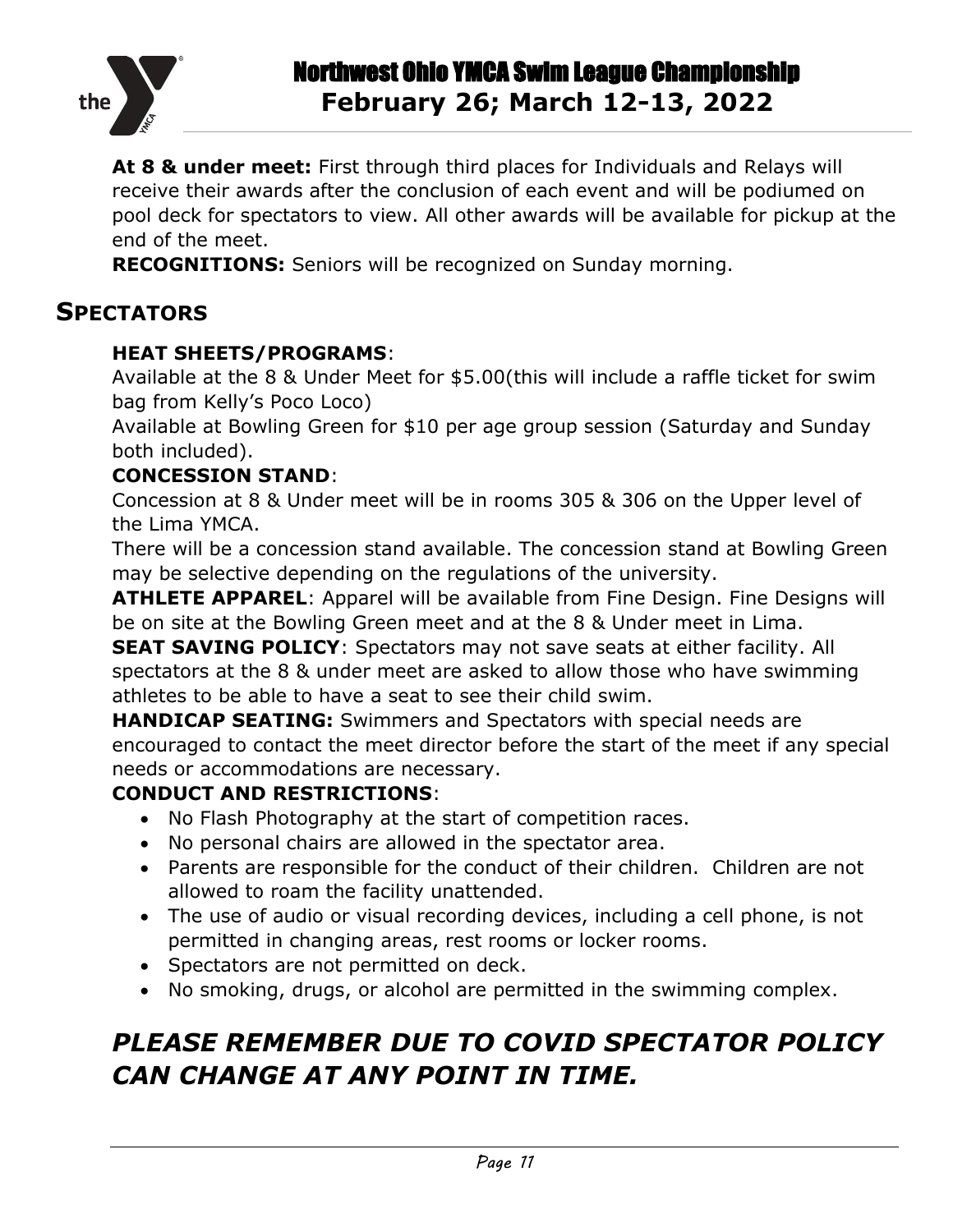

### <span id="page-11-0"></span>**LIABILITY, SAFETY AND EMERGENCY PROCEDURES**

**INSURANCE:** Each Association participating in this meet must have insurance coverage for representative(s) including leadership and participants who will be in attendance for the period of the meet. Appendix 3 must be signed by each association participating in the meet.

#### **LIABILITY LIMITS**:

- In granting of the USA-S/OH approval, it is understood and agreed that USA Swimming and OH shall be free and held harmless from any liabilities or claims for damages arising by reason of injuries to anyone during the conduct of the meet.
- In granting the YMCA Sanctioning, it is understood and agreed that YMCA of the USA shall be free and held harmless from any liabilities or claims for damages arising by reason of injuries to anyone during the conduct of the meet.

**EMERGENCIES:** The facility personnel will handle all emergencies at the meet. These individuals will provide CPR and first aid as needed and will ensure that individuals with serious injuries are transported immediately to the nearest hospital for further treatment. Defibrillators will be on site.

Any coach, athlete or official who recognizes an emergency should immediately inform the facility's personnel and then make sure the vicinity of the emergency is clear for the emergency personnel to do their job.

**UNACCOMPANIED ATHLETE:** Each athlete must have a certified coach responsible for him/her while on the pool deck. The coach of the athlete must authorize in writing a coach from another team to represent their team and be responsible for the swimmer(s).

**CONCUSSION AWARENESS**: This meet will follow the YMCA of USA Concussion procedure. Anyone who observes or has knowledge of a potential head injury should immediately notify lifeguards and/or hired medical personnel. Once the injury report is completed, the lifeguard and/or hired medical personnel will notify the Event Staff, the athlete's coaching staff, and the Meet Director.

- If a head injury occurs, the action plan below will be followed:
	- 1. Athlete is removed immediately from participation by the Meet Director
	- 2. Athlete must be evaluated by a licensed health care professional experienced in identifying and treating concussions. In addition, the athlete must be in compliance with the laws that are in effect within the jurisdiction where the meet is held.
	- 3. The coaching staff will inform the athlete's parents or guardians about the possible concussion and give or send them the fact sheet on concussion.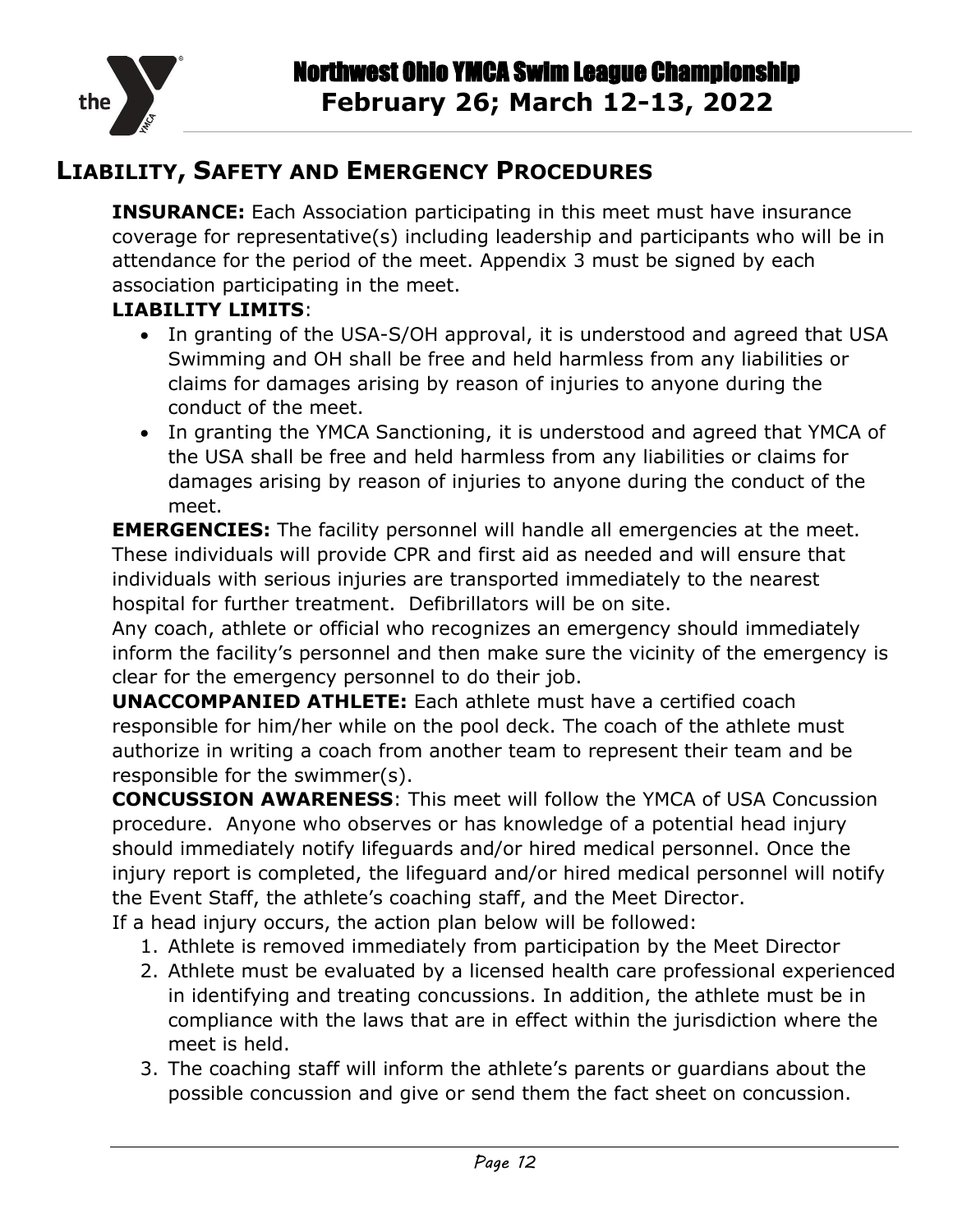

4. The athlete will not be allowed back to warm-up or compete until a health care professional, experienced in evaluating concussions determines that the athlete is symptom-free and is OK to return to participation.

**LIGHTNING POLICY:** The National Lightning Safety Institute, National Athletic Trainers Association, American College of Emergency Physicians, USA Swimming, and YMCA of the USA all recommend or require closing an indoor pool during an electrical storm. This policy will be followed at the meet.

**DRONES:** Operation of a drone, or any other flying apparatus, is prohibited over the venue (pools, athlete/coach areas, spectator areas and open ceiling locker rooms) any time athletes, coaches, officials and/or spectators are present. **EVACUATION PROCEDURE:** If for any reason the building must be evacuated

due to an emergency, please follow all procedures displayed throughout the building.

### <span id="page-12-0"></span>**DIRECTIONS**

Lima Family YMCA – www.limaymca.net

Address for GPS: 345 S Elizabeth Street, Lima, OH 45801 Bowling Green State University – [www.bgsu.edu](http://www.bgsu.edu/) Address for GPS: 1411 Ridge Road, Bowling Green, OH 43403 Samuel Cooper Natatorium, Student Recreation Center

No one may park in Parking Lot X as it is reserved for BGSU staff.

## <span id="page-12-1"></span>**LODGING**

Use your favorite online booking site for convenient hotel locations.

## <span id="page-12-2"></span>**PARKING**

Lima YMCA: Parking is available in the main lot and the lot across the street. Please check the parking map which will be on the League website. Only BGSU staff will be allowed to park in Parking Lot X. Parking is available in Lots 10, 16 and 18.

### <span id="page-12-3"></span>**EVENT STREAMING**

- 8 & under: Live stream will be available for this meet.
- 9 & over: Live stream may be available depending on the current COVID climate.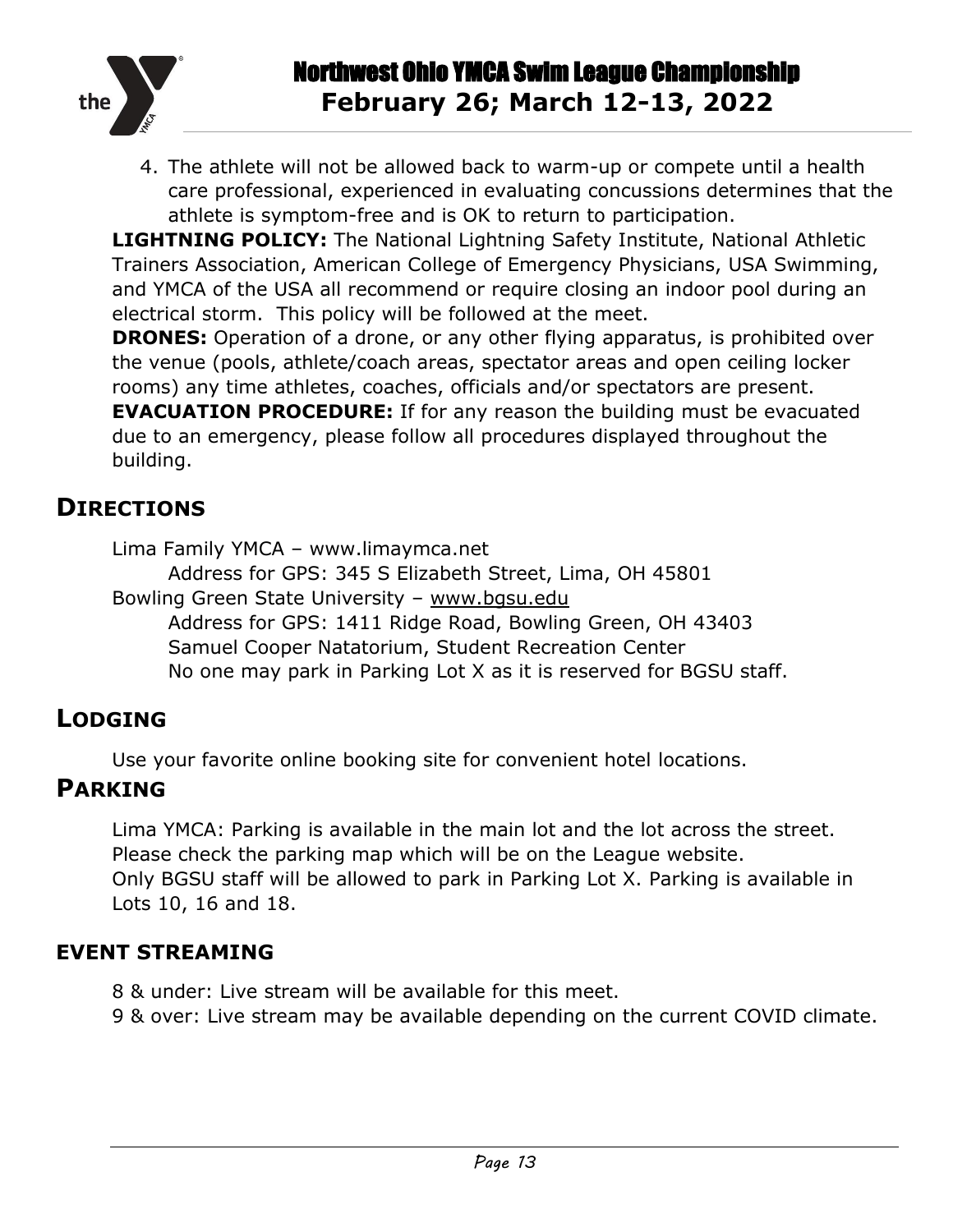

### <span id="page-13-0"></span>**NATIONAL ANTHEM AND DEVOTIONS**

If you are interested in offering a devotion or performing the National Anthem prior to the start of each session of the meet, please email Amanda Schroeder at aschroeder@putnamymca.org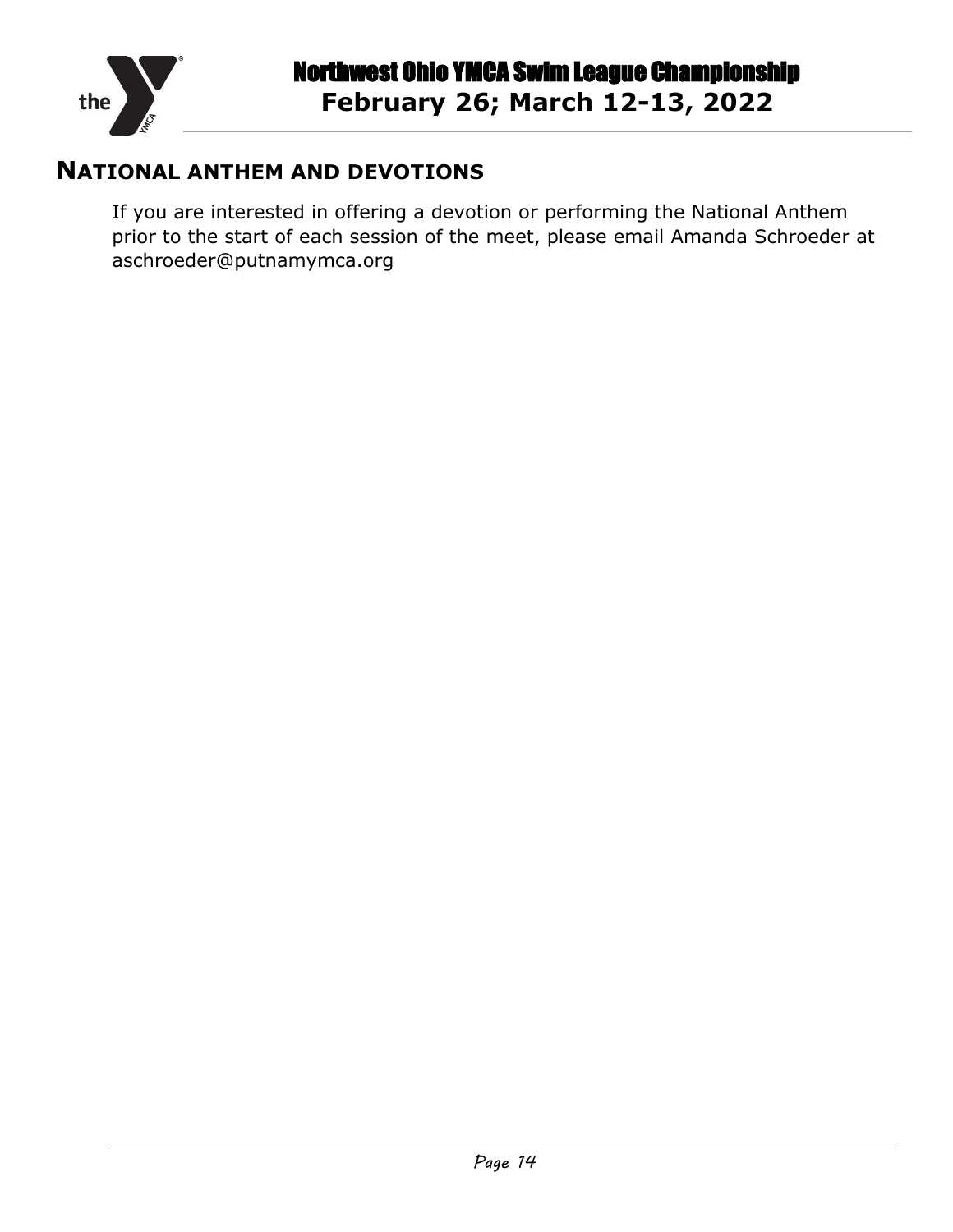

### <span id="page-14-0"></span>**APPENDIX 1: ORDER OF EVENTS**

#### **February 27, 2022 8 & Under Meet**

| Girls |                       | <b>Boys</b> |
|-------|-----------------------|-------------|
| 1     | 100 Medley Relay      | 2           |
| 3     | 100 Individual Medley | 4           |
| .5    | 25 Freestyle          | 6           |
| 7     | 25 Butterfly          | 8           |
| 10    | 50 Freestyle          | 10          |
| 11    | 25 Backstroke         | 12          |
| 13    | 25 Breaststroke       | 14          |
| 15    | 100 Freestyle Relay   | 16          |

#### **Morning Session**

|       | <b>March 13 Bowling Green Meet Saturday</b> |             |       | <b>March 14 Bowling Green Meet Sunday</b> |             |
|-------|---------------------------------------------|-------------|-------|-------------------------------------------|-------------|
| Girls | <b>13 &amp; Over</b>                        | <b>Boys</b> | Girls | <b>13 &amp; Over</b>                      | <b>Boys</b> |
| 101   | 15 & Over 200 Medley Relay                  | 102         | 301   | 15 & Over 400 Free Relay                  | 302         |
| 103   | 13-14 200 Medley Relay                      | 104         | 303   | 13-14 200 Free Relay                      | 304         |
| 105   | 15 & Over 100 Backstroke                    | 106         | 305   | 15 & Over 200 Freestyle                   | 306         |
| 107   | 13-14 100 Backstroke                        | 108         | 307   | 13-14 200 Freestyle                       | 308         |
| 109   | 15 & Over 200 Individual Medley             | 110         | 309   | 15 & Over 100 Breaststroke 310            |             |
| 111   | 13-14 200 Individual Medley                 | 112         | 311   | 13-14 100 Breaststroke                    | 312         |
| 113   | 15 & Over 100 Freestyle                     | 114         | 313   | 15 & Over 50 Freestyle                    | 314         |
| 115   | 13-14 100 Freestyle                         | 116         | 315   | 13-14 50 Freestyle                        | 316         |
| 117   | 15 & Over 100 Butterfly                     | 118         | 317   | 15 & Over 500 Freestyle                   | 318         |
| 119   | 13-14 100 Butterfly                         | 120         | 319   | 13-14 500 Freestyle                       | 320         |
| 121   | Open 200 Medley Relay                       | 122         | 321   | Open 200 Freestyle Relay                  | 322         |
| 123   | 200 Backstroke                              | 124         | 323   | 200 Butterfly                             | 324         |
| 125   | 200 Breaststroke                            | 126         | 325   | 400 Individual Medley                     | 326         |
| 127   | Open 400 Medley Relay                       | 128         |       |                                           |             |

#### **Afternoon Session**

|       | <b>March 13 Bowling Green Meet Saturday</b> |             |       | <b>March 14 Bowling Green Meet Sunday</b> |             |
|-------|---------------------------------------------|-------------|-------|-------------------------------------------|-------------|
| Girls | 12 & Under                                  | <b>Boys</b> | Girls | 12 & Under                                | <b>Boys</b> |
| 201   | 11-12 200 Medley Relay                      | 202         | 401   | 11-12 200 Freestyle Relay                 | 402         |
| 203   | 9-10 200 Medley Relay                       | 204         | 403   | 9-10 200 Freestyle Relay                  | 404         |
| 205   | 11-12 100 Breaststroke                      | 206         | 405   | 11-12 100 Butterfly                       | 406         |
| 207   | 9-10 50 Backstroke                          | 208         | 407   | 9-10 200 Freestyle                        | 408         |
| 209   | 11-12 50 Backstroke                         | 210         | 409   | 11-12 200 Freestyle                       | 410         |
| 211   | 9-10 100 Individual Medley                  | 212         | 411   | 9-10 50 Breaststroke                      | 412         |
| 213   | 11-12 100 Individual Medley                 | 214         | 413   | 11-12 50 Breaststroke                     | 414         |
| 215   | 9-10 100 Freestyle                          | 216         | 415   | 9-10 50 Freestyle                         | 416         |
| 217   | 11-12 100 Freestyle                         | 218         | 417   | 11-12 50 Freestyle                        | 418         |
| 219   | 9-10 50 Butterfly                           | 220         | 419   | 11-12 200 Individual Medley420            |             |
| 221   | 11-12 50 Butterfly                          | 222         | 421   | 11-12 500 Freestyle                       | 422         |
| 223   | 11-12 100 Backstroke                        | 224         | 423   | Open 200 Medley Relay                     | 424         |
| 225   | Open 200 Freestyle Relay                    | 226         |       |                                           |             |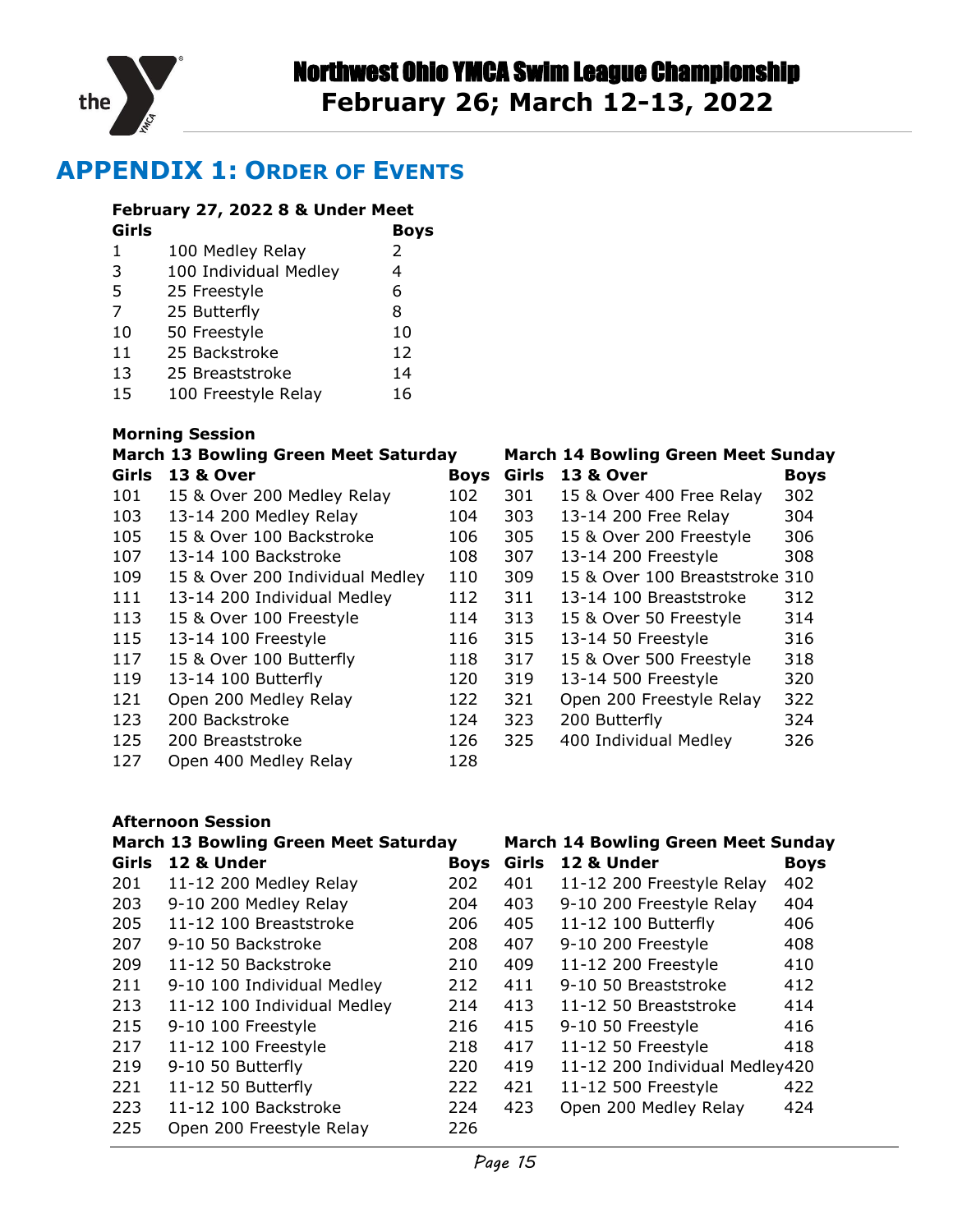

## <span id="page-15-0"></span>**APPENDIX 2: QUALIFYING TIMES**

| <b>EVENT</b>                | WOMEN QUALIFYING TIME | MEN QUALIFYING TIME |
|-----------------------------|-----------------------|---------------------|
| 200 Breaststroke            | 2:48.73               | 2:35.09             |
| 200 Backstroke              | 2:27.72               | 2:17.93             |
| 200 Butterfly               | 2:34.32               | 2:21.89             |
| 400 Individual Medley       | 5:27.79               | 5:03.59             |
| 11-12 100 Breaststroke      | 1:26.56               | 1:27.66             |
| 11-12 100 Backstroke        | 1:14.90               | 1:15.56             |
| 11-12 100 Butterfly         | 1:16.44               | 1:16.99             |
| 11-12 200 Individual Medley | 2:45.32               | 2:47.30             |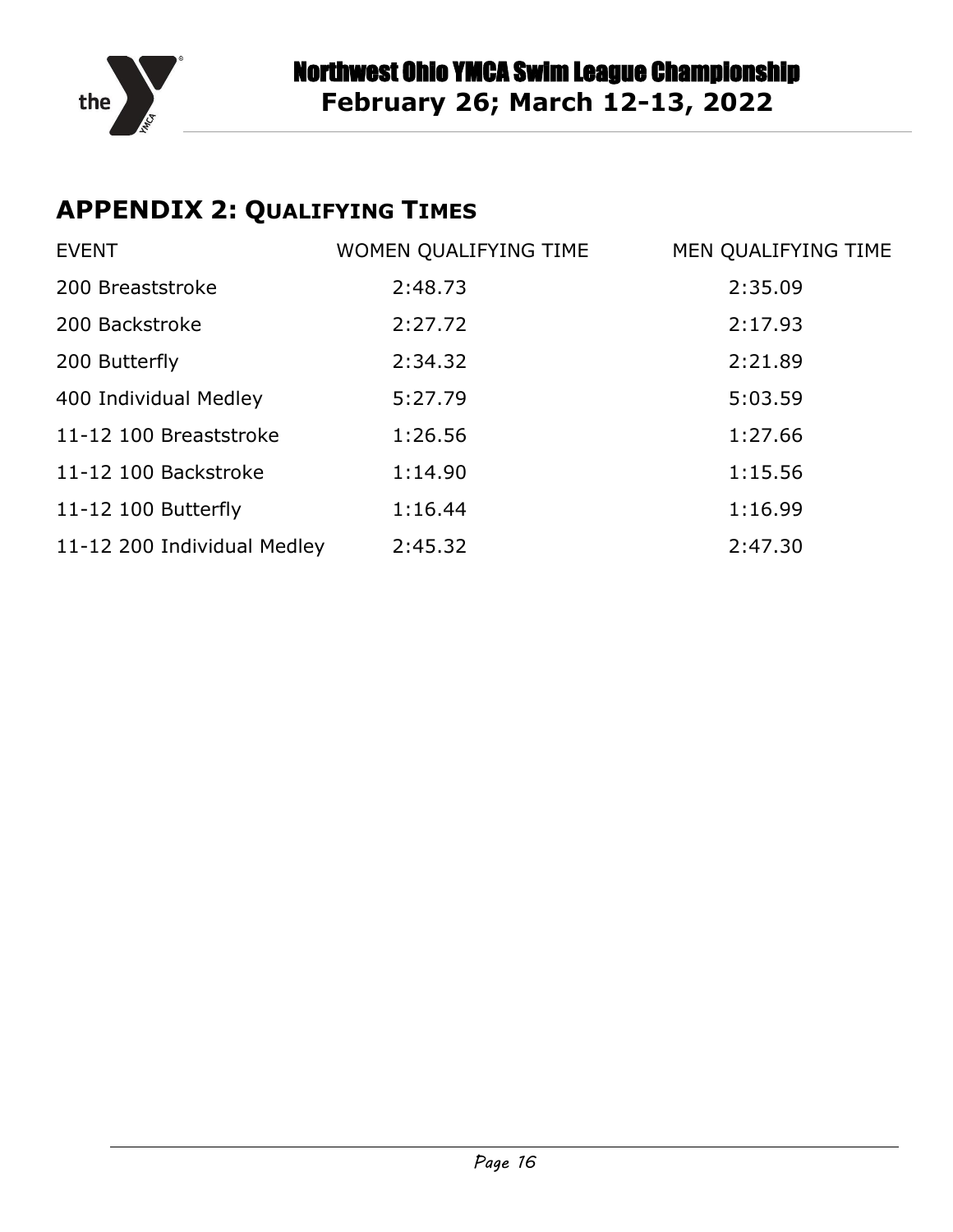

### <span id="page-16-0"></span>**APPENDIX 3: YMCA SANCTIONED MEET DECLARATION FORM**

*(Note: Return signed Declaration form to the meet director)*

| <b>Participating YMCA:</b> |                                              |
|----------------------------|----------------------------------------------|
| <b>YMCA Address:</b>       |                                              |
| <b>Meet Name:</b>          | Northwest Ohio YMCA Swim League Championship |
| Meet Date(s):              | March 12-13, 2022                            |
| <b>Meet Host:</b>          | <b>Putnam County YMCA</b>                    |
| <b>Meet Location:</b>      | <b>Bowling Green State University</b>        |

We the undersigned attest to the following:

**SWIMMERS** - All swimmers representing the YMCA above are full privilege members of the YMCA and meet the eligibility requirements.

**COACHES** - All coaches representing the YMCA above hold current certifications in CPR, First Aid, Coaches Safety Training and Principles of YMCA Competitive Swimming and Diving.

**INSURANCE** - Our Association now has insurance coverage for representative(s) including leadership and participants who will attend the Northwest Ohio YMCA Swim League Championship for the period of the meet. I hereby certify that YMCA has a minimum of \$1,000,000/\$2,000,000 in liability insurance that covers our coaches and swimmers during their participation in the NWOYSL Championship.

**RELEASE** - In consideration of your accepting this entry, I hereby, for myself, heirs, executor and administrators, waive and release all right and claim for damages I may have against the YMCA of the USA, Putnam County YMCA, their agents, representatives or assigns, and the Bowling Green State University for any and all injuries which may be suffered by participants at the NWOYSL Championship. Furthermore, we understand that the YMCA of the USA and Putnam County YMCA are not responsible for any intended or unintended consequences related to removing an athlete from competition for a head injury. This includes, but is not limited to, any financial reimbursement associated with such removal.

*\_\_\_\_\_\_\_\_\_\_\_\_\_\_\_\_\_\_\_\_\_\_\_\_\_\_\_\_ \_\_\_\_\_\_\_\_\_\_\_\_\_\_\_\_\_\_\_\_\_\_\_\_\_\_\_\_\_\_\_\_*

*\_\_\_\_\_\_\_\_\_\_\_\_\_\_\_\_\_\_\_\_\_\_\_\_\_\_\_\_ \_\_\_\_\_\_\_\_\_\_\_\_\_\_\_\_\_\_\_\_\_\_\_\_\_\_\_\_\_\_\_\_*

*Name and Signature of Head Coach*

*Name and Signature of YMCA Executive Director or Designee*